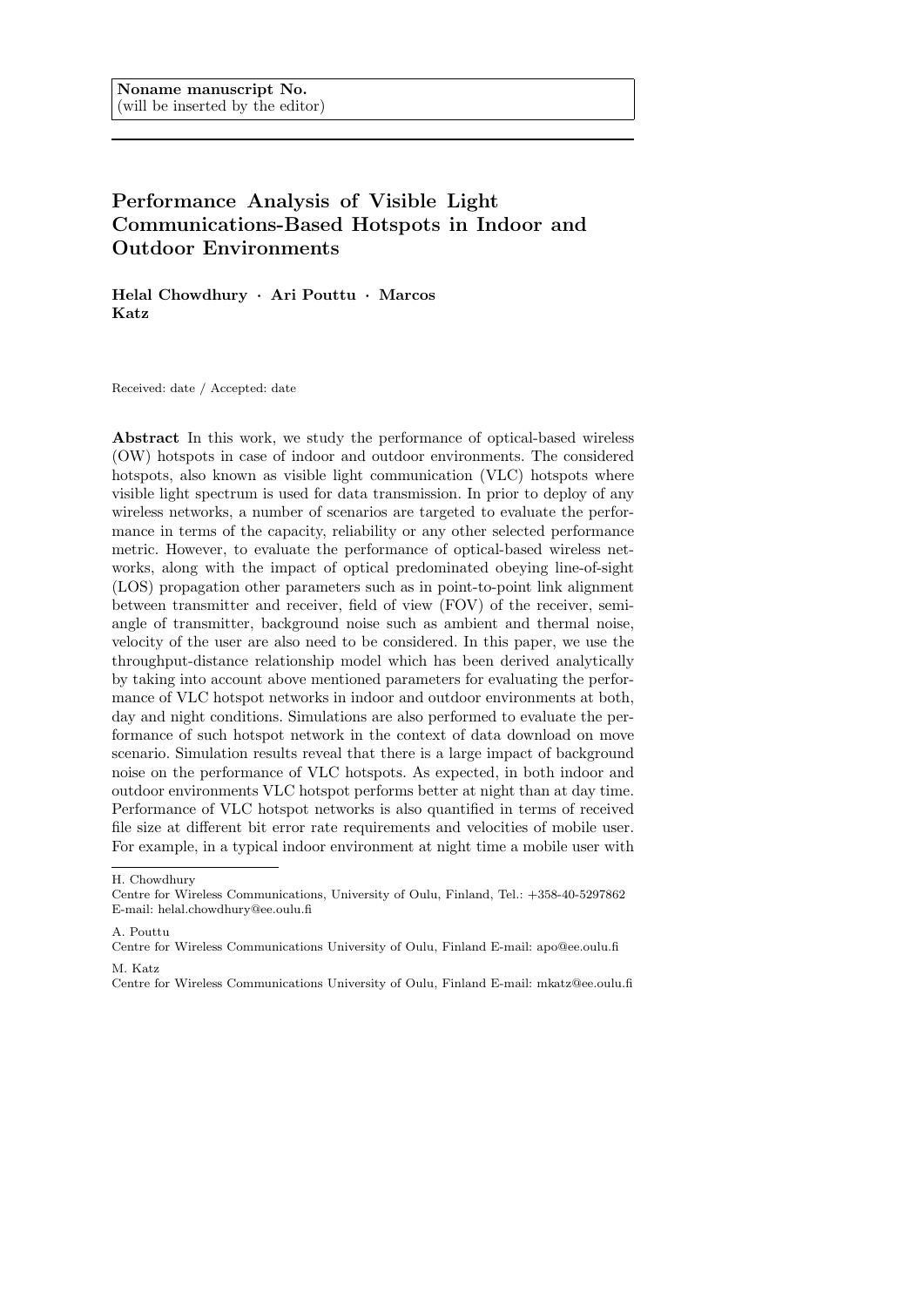a BER requirement of 10*−*<sup>3</sup> at velocity 1 m/sec can download 4 megabyte file from a particular designed of VLC hotspot.

**Keywords** Visible Light Communications *·* Optical Hotspots *·* Optical Wireless Communications *·* Throughput-distance Relationship Model *·* Performance Analysis

# **1 Introduction**

Solid-state-based light emitting diode (LED) lighting sources are rapidly becoming the mainstream for illumination solutions. It is predicted that for illumination all lighting will be based on light-emitting diode in the near future because of its energy efficiency and reliability compared to existing lighting solutions [1]. It is expected that visible light communication (VLC) will also receive a huge momentum in the upcoming years [1]. VLC is a particular case of optical wireless communications where the visible part of the optical spectrum is used for communications purposes. The visible light spectrum extends from (380-780) nm in wavelength. This very broad and unlicensed optical spectrum of VLC can also be thought as an alternative solution for spectrum scarcity where it can provide access to several hundred terahertz of unlicensed spectrum [2, 14]. In such case, the traffic load of wireless fidelity (WiFi) and cellular femto cells can be offloaded to the optical bands by exploiting optical air interfaces. The other key merits of optical wireless systems include the relatively low transceiver complexity and low energy-per-bit required for data transmission in comparison to radio frequency (RF) based systems.

In VLC, white LEDs are used as transmitters; the air is the optical transmission medium, and the appropriate photodiodes or image sensors are used as signal receiving components. As a result, illumination and communications can be achieved with a single platform. There are already several standards associated with visible light communications [15, 16]. In 2011, VLC was standardized and published as the IEEE 802.15.7 standard. This standard promises to be a very attractive candidate as a future high data rate and power-efficient technology [12]. In such case, future solid-state lighting infrastructure can be used as a high data-rate VLC-based hotspots. VLC-based hotspots is also known as visible hotspots because of its coverage area is illuminated [1, 4]. Optical hotspots can be built in indoor as well as outdoor environments. Visible hotspots are expected to reach office spaces, homes, street and traffic lights, shops and others.

However, deployment of mobile communication via VLC is challenging due to, among others, occlusion which can occur due to severe misalignments and presence of physical obstruction between sources and detectors in indoor as well as outdoor environments [1]. Visible light waves predominantly obey lineof-sight (LOS) propagation. Hence, VLC networks can be considered as obstructed wireless networks or so called line-of-sight networks [13]. Therefore, there are significant challenges for circumventing the LOS nature of VLC link. Moreover, VLC performance also depends on some external factors, such as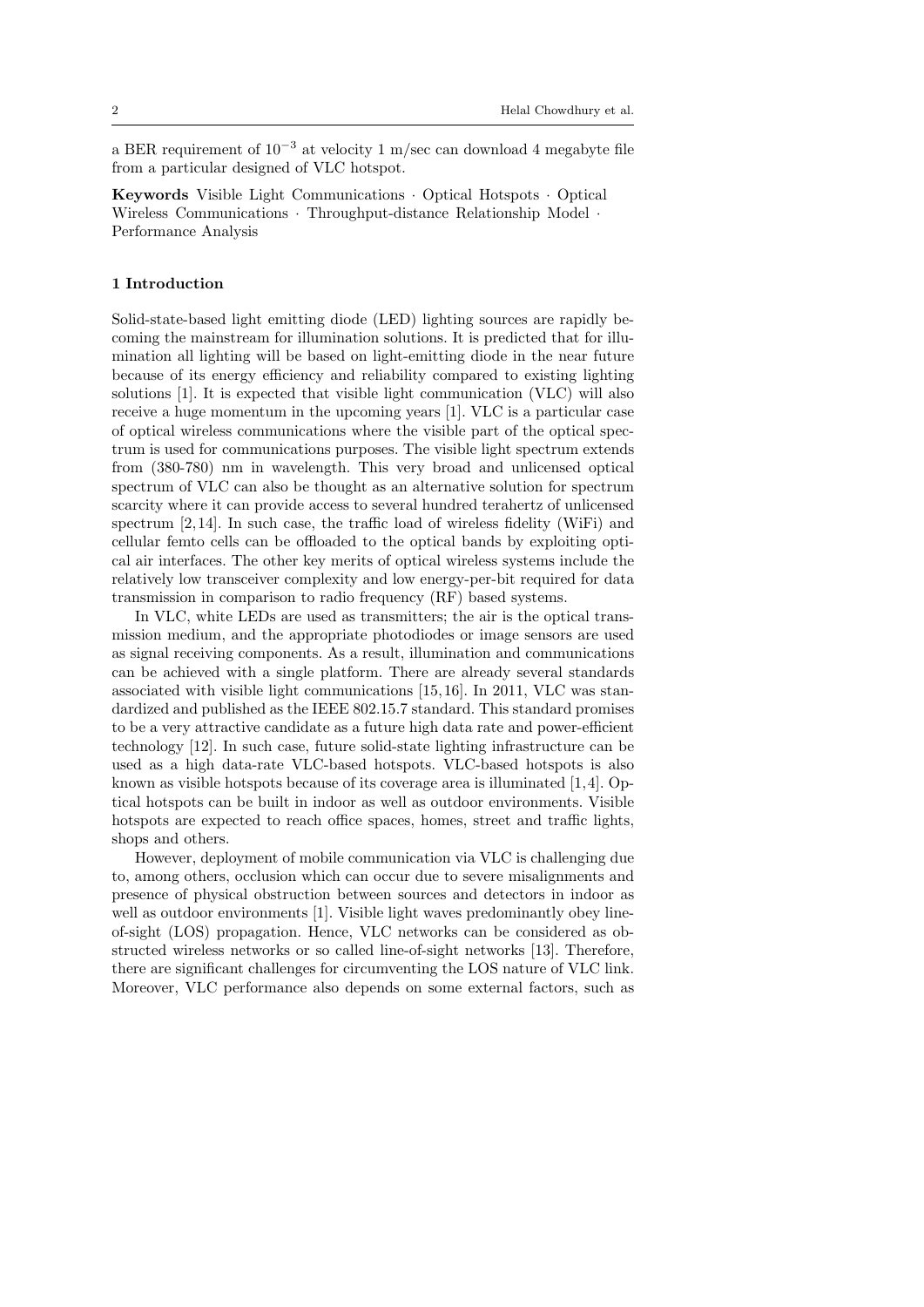ambient noise, the field of view (FOV) of the concentrator, the semiconductor material used in the transmitter and receiver and so on. This advocates the need to study the VLC link characteristics for development, validation, and analysis of quantitative models which will ultimately help to design such obstructed or line-of-sight networks before being deployed in practice.

In this work we provide a methodology to evaluate the performance of visible hotspot networks in the context of data downloading on the move by using throughput-distance relationship models [20]. Performance evaluation of wireless local area network (WLAN) and relay-based networks using throughput-distance models are done and reported in [9, 20]. In contrast to the related works, this work mainly focuses on obstructed networks, that is, VLC networks where throughput depends on many optical constraints. As mentioned, the affecting factors include alignment between the transmitter and receiver in point-to-point link, semi-angle of transmitter, receiver FOV, transmit power of the LED, photo detector area, state of the channel, noise, interference produced by many artificial lights and so on. The effect of all these parameters to the throughput can be approximated and modeled as a throughput-distance relationship model [20]. The main contributions of this work is to derive the throughput-distance relationship model for VLC hotspot networks. The throughput-distance relationship is then used to evaluate the performance of VLC networks in indoor and outdoor environments. The obtained results and proposed methodologies provide a fundamental information to design and deployment related issues of VLC hotspots.

The remaining of this paper is structured as follows. In Section 2 optical wireless LOS link characteristics is identified. In Subsection 2.2 noise characteristics of optical wireless system in indoor and outdoor environment are discussed. Mathematical frame work for data downloading scenario is presented in Section 3. Throughput-distance relationship development is presented in Section 4. Random mobility of mobile user is also discussed in Subsection 4.2. Simulation results and discussion are reported in Section 5. Finally conclusions are drawn in Section 6.

# **2 Optical wireless LOS link characteristics**

In optical wireless communications (OWC) radiant intensity  $R_i$  for LOS propagation model can be expressed as [19]:

$$
R_i = P_t R_0(\phi),\tag{1}
$$

where  $P_t$  is transmitted power and  $R_0(\phi)$  is the Lambartian pattern. Lambartian pattern at incidence angle  $\phi$  can be expressed as [19, 21]

$$
R_0(\phi) = \frac{m+1}{2\pi} \cos^m(\phi),\tag{2}
$$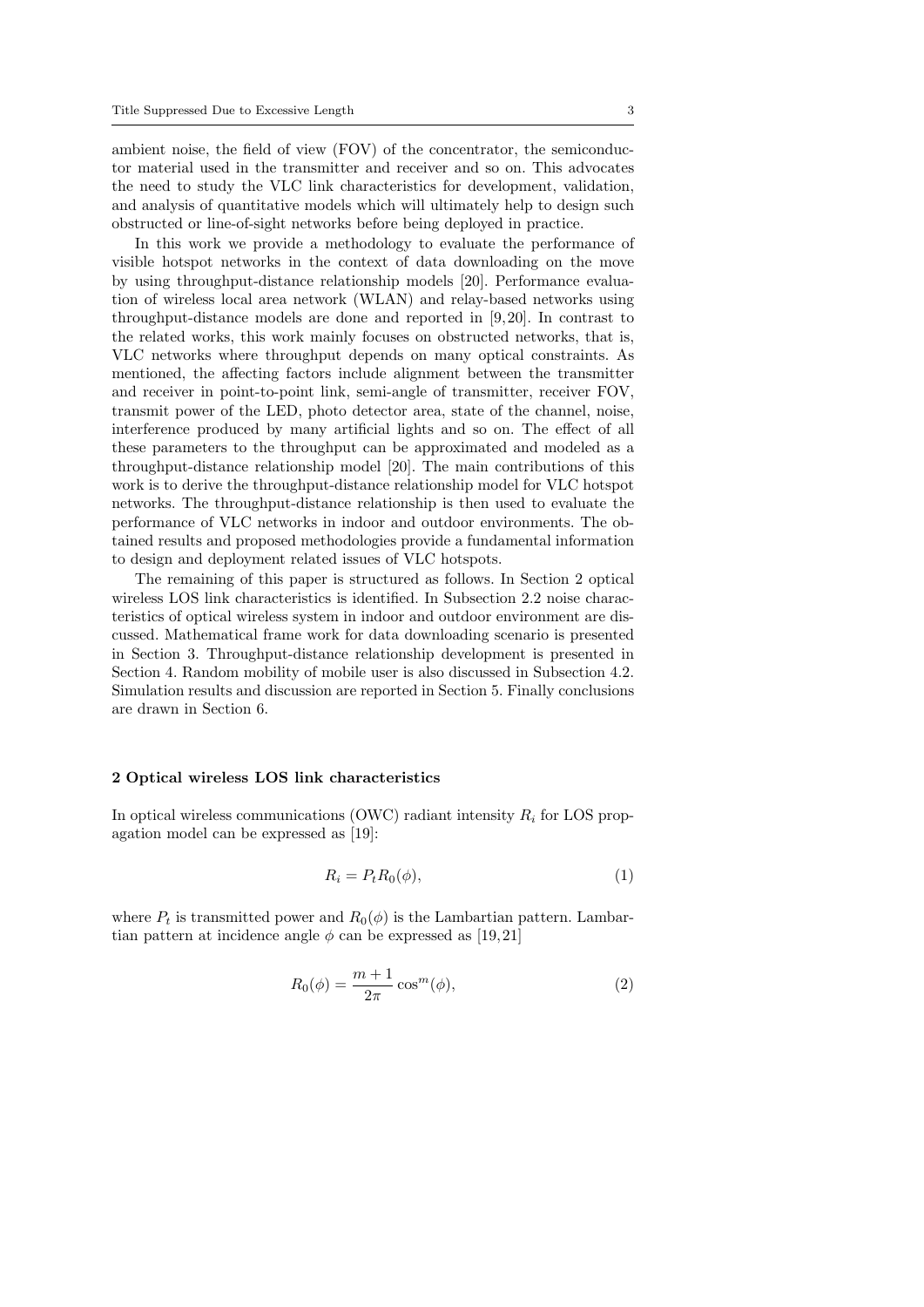where *m* is the order of Lambertian radiation pattern, *m* is related to the LED semiangle at half-power  $\Psi_{1/2}$  given by [19,21]

$$
m = \frac{\ln 2}{\ln(\cos(\Psi_{1/2}))}.\tag{3}
$$

It should be noted that  $R_0(\phi)$  is a function of two angles: angle of incidence  $\phi$ and half power semi angle  $\psi_{1/2}$ . Without considering reflections, direct current (DC) gain H(0) in LOS channel can be expressed as [21]

$$
H(0) = \begin{cases} \frac{(m+1)A_d}{2\pi D^2} \cos^m(\phi) T_s(\psi) g(\psi) \cos(\psi), & 0 \le \psi \le \Psi_c\\ 0, & \psi > \Psi_c, \end{cases}
$$
(4)

where *D* is the distance between LED and photo detector (PD),  $A_d$  is the detector area,  $T_s(\psi)$  is the signal transmission of the filter,  $q(\psi)$  is the concentrator gain and  $\Psi_c$  is the concentrator FOV can be represented as semiangle.

Concentrator gain  $g(\psi)$  of an ideal non-imaging concentrator with refractive index *k* can be expressed as [21]

$$
g(\psi) = \begin{cases} \frac{k^2}{\sin^2(\Psi_c)} & 0 \le \psi \le \Psi_c \\ 0, & \psi > \Psi_c, \end{cases}
$$
 (5)

In case of without receiver front end design the effective collection area of the PD can be represented as [19]

$$
A_f = \begin{cases} A_d \cos(\phi), & |\phi| < \text{FOV} \\ 0, & |\phi| \ge \text{FOV}, \end{cases}
$$
 (6)

2.1 Noise characteristics of optical wireless system in indoor and outdoor environments

The performance of wireless optical system is limited by various types of noise and interferences [17, 18]. However, the two dominant sources of noise which affects the optical receiver performance are shot noise and thermal noise [21]. Shot noise, also referred to as ambient noise, is usually produced by natural and artificial light sources such as sunlight, incandescent lamps and fluorescent lamps. Thermal noise is generated by resistive element of the receiver circuit, it is also known as circuit noise [17]. On the other hand, interference is produced by many other different types of light sources such as incandescent lamps with tungsten filaments, halogen and mercury lamps, fluorescent lamps with different emitting color [17,18]. In this work, we mainly consider shot noise where background irradiance produced by natural and artificial light sources. The effect of this background irradiance is modeled by DC currents. The composition of all these currents are usually refereed to as background current  $I_b$  which can be expressed as [21]

$$
I_b = I_{\text{natural}} + I_{\text{artificial}},\tag{7}
$$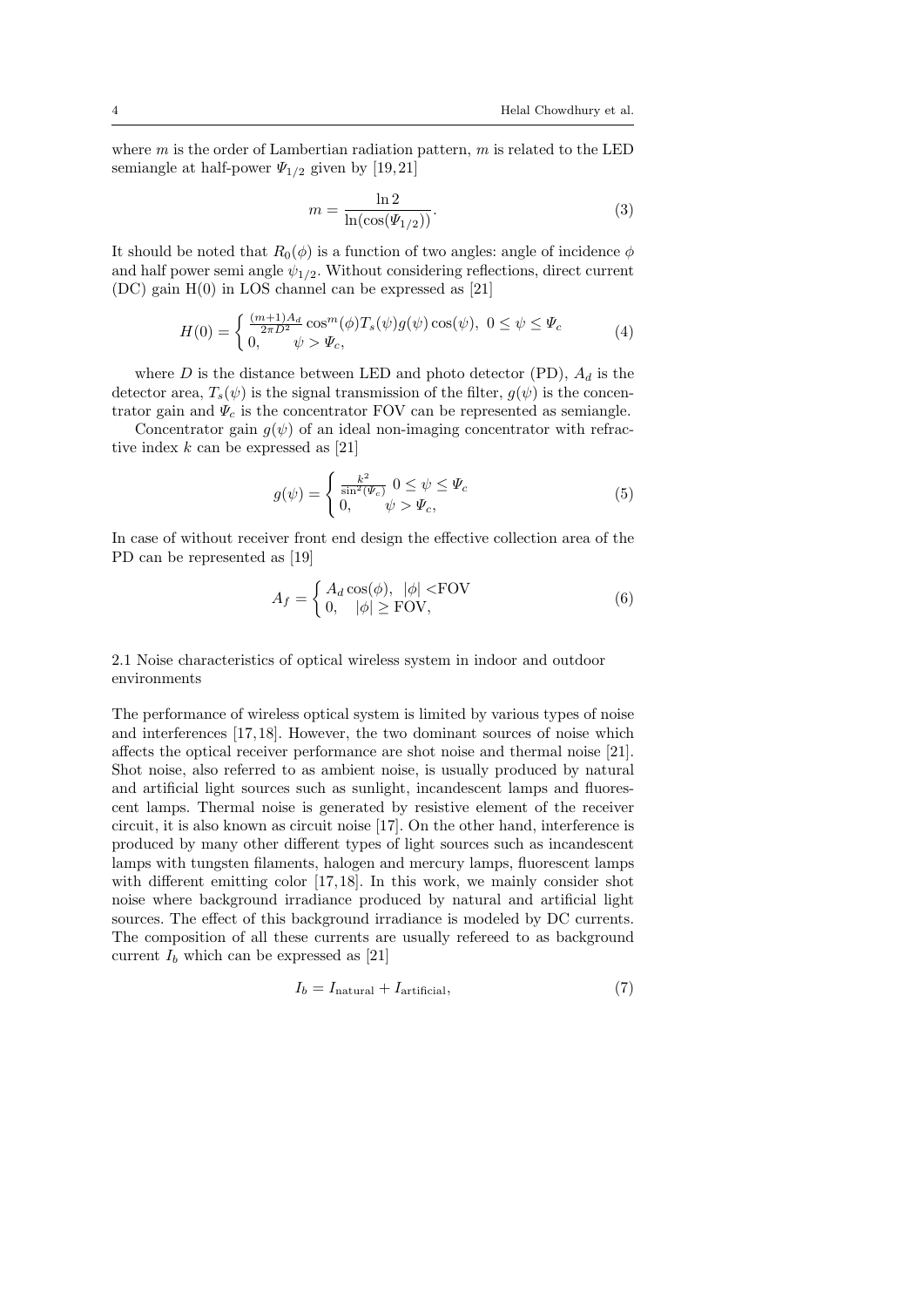|  | <b>Table 1</b> Background Noise $I_b$ |  |  |
|--|---------------------------------------|--|--|
|--|---------------------------------------|--|--|

| Source             | Without optical filter | With optical filter |
|--------------------|------------------------|---------------------|
|                    | $(\mu A)$              | $(\mu A)$           |
| Direct sun light   | 5100                   | 1000                |
| Indirect sun light | 740                    | 190                 |
| Incandescent light | 84                     | 56                  |
| Fluorescent light  | 40                     |                     |
|                    |                        |                     |

where  $I_{\text{natural}}$  and  $I_{\text{artificial}}$  are the DC currents produced by natural and artificial light sources respectively. The shot noise is independent of the signal and can be modeled as a white Gaussian with one-sided power spectral density (PSD)  $N_0$  given by [21]

$$
N_0 = 2qI_b,\t\t(8)
$$

where *q* is the electron charge. Measurement based background noise provided by natural and artificial light source in case of with and without optical filter in the receiver side is given in Table 1 [17, 18].

In general, signal to noise ratio (SNR) is used to express the quality of performance in communication systems. In such case, the performance of wireless optical link at the bit rate  $R_b$  can be related to electrical SNR as [19]

$$
SNR = \frac{R_r^2 H^2(0)P_t^2}{R_b N_0},\tag{9}
$$

where  $R_r$  is the responsivity of the photo detector.

We assume that the transmitter transmits the signal using on-off keying (OOK) modulation technique. BER of OOK can be expressed as

$$
BER = Q(\sqrt{SNR}).\tag{10}
$$

The function  $Q(x)$  is defined as

$$
Q(x) = \frac{1}{\sqrt{2\pi}} \int_x^{\infty} e^{-\left(\frac{y^2}{2}\right) dy}.
$$
 (11)

## **3 Mathematical framework for a data downloading scenario**

The footprint of the coverage of LED source is shown in Figure 1. We assume that the access point  $AP$ ) is at coordinates  $(0,0)$  and that the user enters the coverage at point  $A'$ , with coordinates  $(x_a, y_a)$  known as entering point and exits the coverage at point  $B'$ , with coordinates  $(x_b, y_b)$  known as exit point, as shown in Figure 1. For inclined path, the entrance angle is denoted with  $\alpha_1$ , and the exit angle is denoted with  $\alpha_2$ . The angle between entrance point and exit point is called traveling angle which is denoted as  $\theta'$ .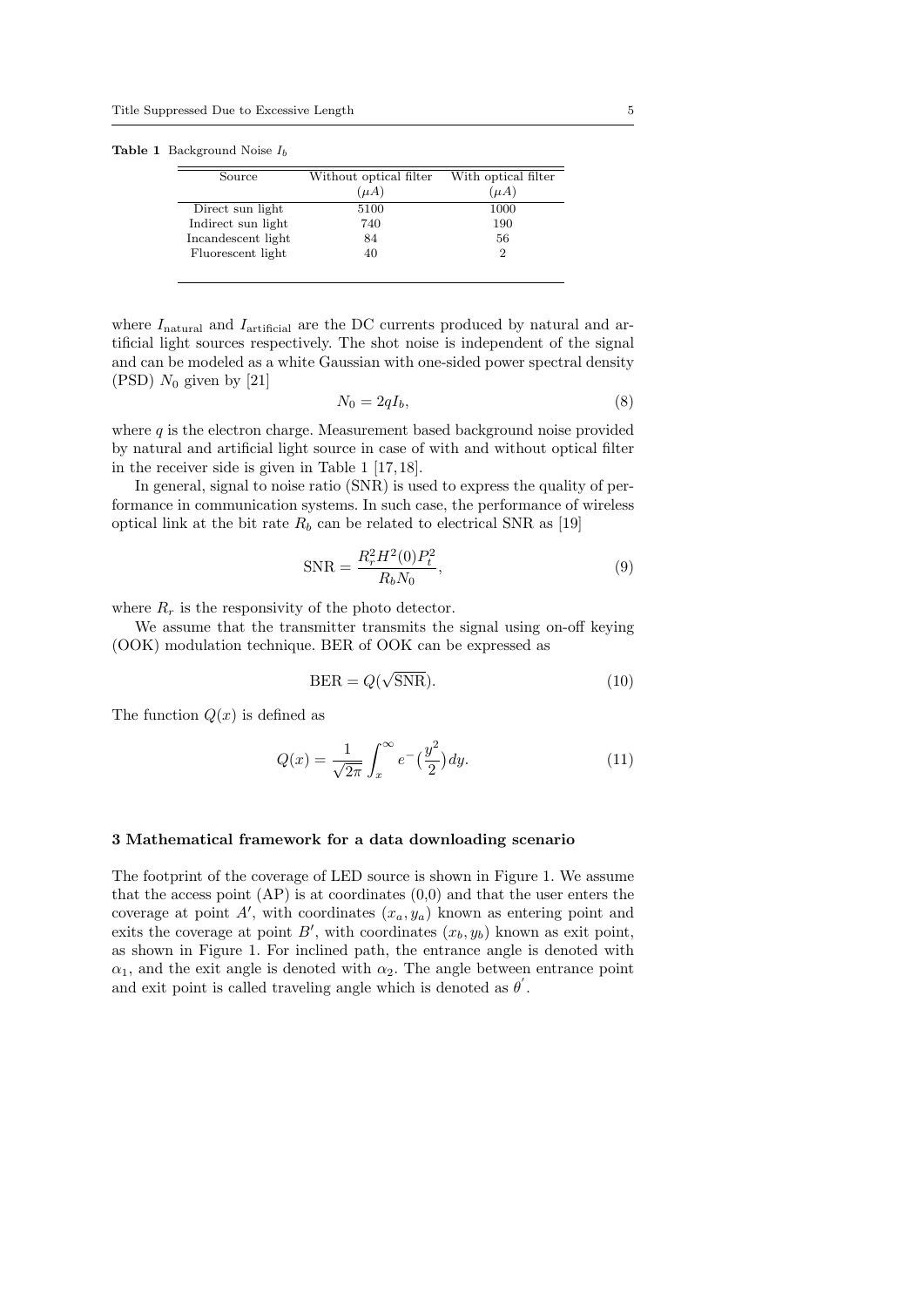

**Fig. 1** Transformation of inclined path to horizontal path.

Assuming constant velocity, the path that the user travels can be simply expressed with

$$
(x(t), y(t)) = ((x_b - x_a)t + x_a, (y_b - y_a)t + y_a), \qquad (12)
$$

where the parameter *t* varies from zero (corresponding to the entrance point) to one (the exit point). Let us characterize the throughput as a function of the distance, i.e., the throughput at distance  $r$  is  $S(r)$ . The instantaneous distance from the center of coverage to the mobile user can be calculated as

$$
r = \sqrt{\left[ (x_b - x_a)t + x_a \right]^2 + \left[ (y_b - y_a)t + y_a \right]^2} dt. \tag{13}
$$

Now, we can find the average throughput of the user (while it passes through the coverage) with

$$
S_{av} = \int_{t=0}^{1} S\left(\sqrt{\left[\left(x_b - x_a\right)t + x_a\right]^2 + \left[\left(y_b - y_a\right)t + y_a\right]^2}\right) dt,\tag{14}
$$

where  $S(\sqrt{\cdot})$  represents throughput-distance relationship function. This function can be either measurement- or analytical-based. In this work, we provide an analytical based throughput-distance model. Throughput-distance relationship model is discussed in Section 3. However the calculation of (14) for arbitrary entrance and exit points is cumbersome. Hence, in order to simplify the calculation of the average throughput we rotate the inclined path to an equivalent horizontal path as shown in Figure 1. In this case, entrance and exit coordinates points of inclined and horizontal path can be related to  $x_a = x$ ,  $x_b = -x$ ,  $y_a = y$ ,  $y_b = y$ . Moreover, the entrance and exit angle of inclined path can be transformed as  $\alpha_1 = \alpha$  and  $\alpha_2 = \alpha$ . After transformation the average throughput over inclined path (*A′B′* ) will be the same as the calculation of the average throughput over the horizontal path (*AB*). Depending on the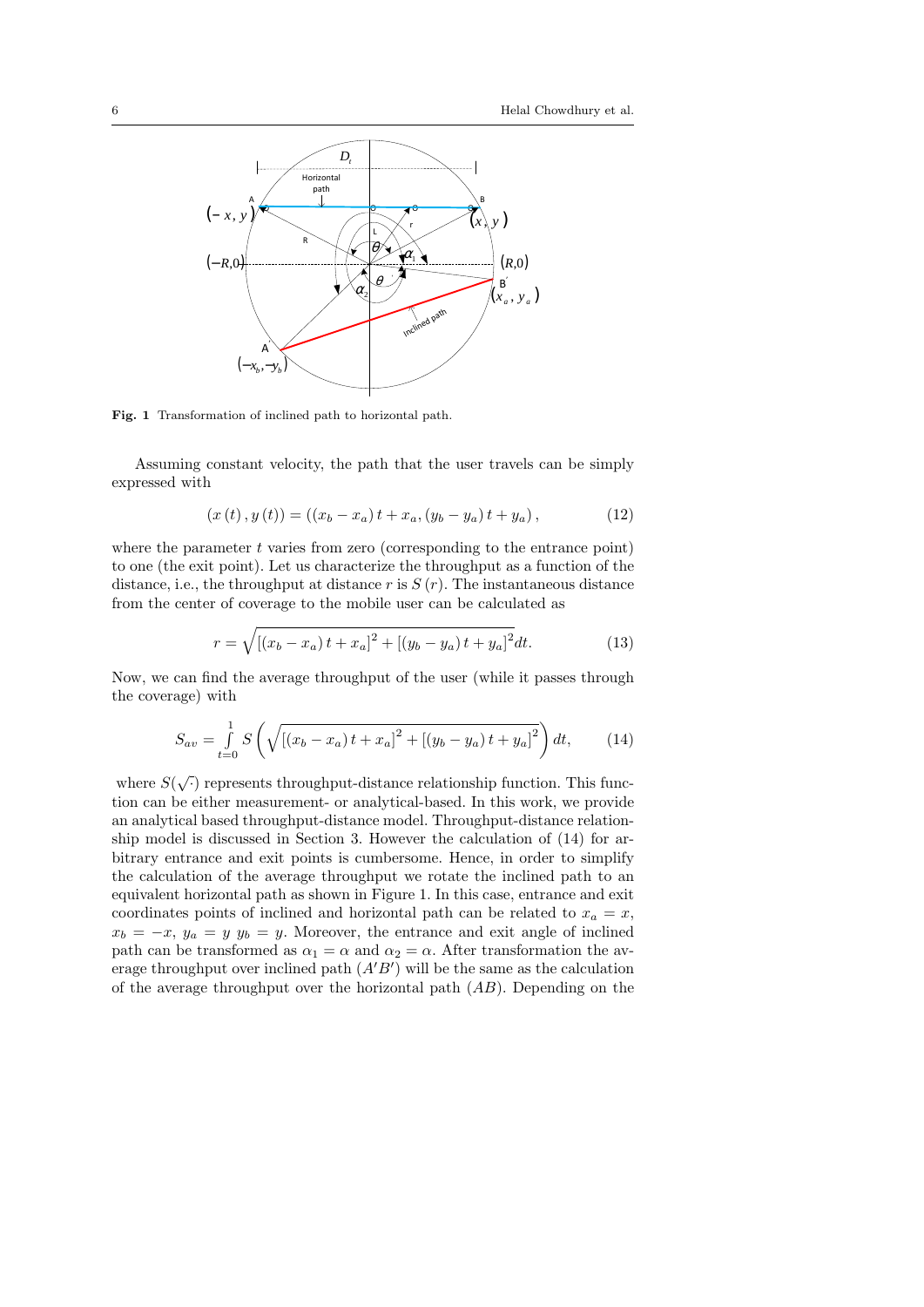difference between the entrance and exit angle of inclined path, after rotation traveling angle  $\theta$  of the horizontal path can be expressed as [20]

$$
\theta = \begin{cases} |\alpha_1 - \alpha_2| & |\alpha_1 - \alpha_2| \le 180^o \\ 360^o - |\alpha_1 - \alpha_2| & |\alpha_1 - \alpha_2| > 180^o \end{cases}
$$
(15)

It should be noticed that the maximum range of traveling angle can be limited to the range of  $(1^0-180^0)$  instead of  $(1^0-360^0)$  for calculation of average throughput over the simplified horizontal path. The calculation of average throughput over the simplified horizontal path is given below:

After rotation, we get new entrance point  $A(-x, y)$  and exit point  $B(x, y)$ , as shown in Figure 1. Hence for simplified horizontal path (13) can be written as

$$
r = \sqrt{\left[x\left(2t - 1\right)\right]^2 + y^2} dt. \tag{16}
$$

In Figure 1, it is also shown that the minimum distance between mobile user and the AP is *L*, which for a particular traveling angle  $\theta$  is  $L = R \cos(\theta/2)$ , where *R* is the coverage radius. The traveling distance  $D_t = 2R \sin(\theta/2)$ . However, it should be noted that the traveling distance is equal before and after rotation (e.g  $D = A'B' = AB$ ) that is the traveling angle of horizontal path *θ* is not affected by the rotation, that is  $(\theta = \theta')$ . Finally average throughput over the simplified horizontal path can be expressed as

$$
S_{av}(r) = \int_{t=0}^{1} S\left(\sqrt{\left[x\left(2t-1\right)\right]^2 + y^2}\right) dt,\tag{17}
$$

where  $x = \frac{D_t}{2} = R \sin (\theta/2)$  and  $y = L$ . It is easily seen that (17) leads to much simplified integration in comparrson to  $(14)$ . By taking velocity  $v$  into account, the dwelling time of the mobile user in VLC hotspot can be found with  $t_{dwell} = D_t/v = 2x/v$ . Now by simply multiplying the dwell time with the average throughput, size of the transferred information or file size can be written as

$$
I_t(\theta) = S_{av} \cdot t_{dwell}.\tag{18}
$$

Using (17) transferred information or file size can be written as follows:

$$
I_t(\theta) = \frac{2x}{v} \int_{t=0}^{1} S\left(\sqrt{\left[x\left(2t-1\right)\right]^2 + y^2}\right) dt.
$$
 (19)

#### **4 Throughput-distance model**

Signal coverage and data rate are the two important design issues in any wireless communication system. Determination of signal coverage and data rate is influenced by a variety of factors, most prominently the frequency of operation and the terrain [5]. In this case, path-loss model is used to calculate the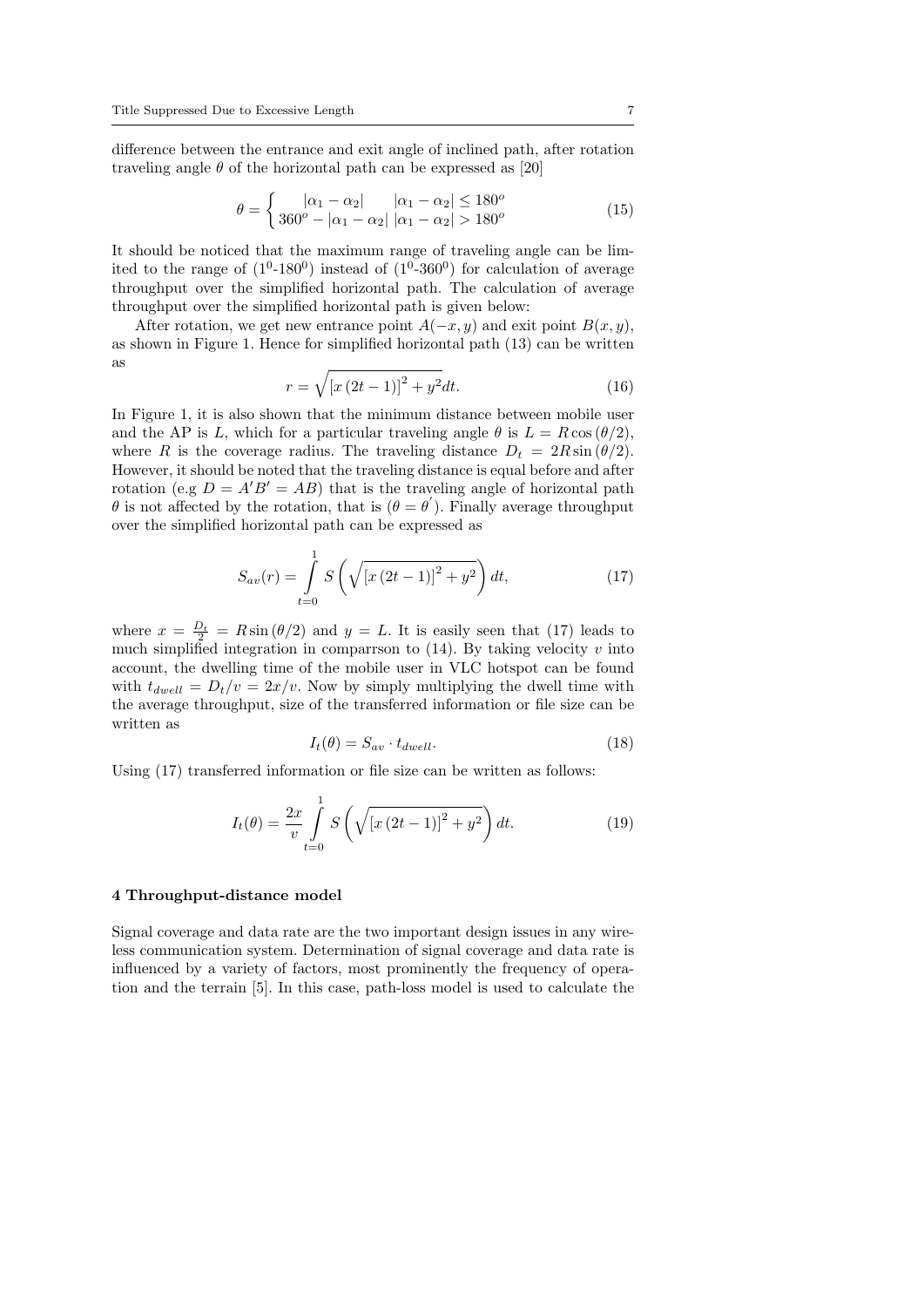signal coverage for any environment which relates the loss of signal strength to distance between transmitter and receiver. Throughput also is affected by the channel environment such as the distance between the transmitter and receiver. In point -to-point VLC link, alignment between transmitter and receiver, field of view (FOV) of the receiver, semi-angle of transmitter, background noise such as ambient noise. It may also influenced by the choice of design parameters, for example, modulation and coding, constellation size, power level, multiple access scheme, and many others. The effect of all these parameters to the throughput may be described as throughput-distance model. Before deriving relationship between throughput and distance. Let's represent (4) as

$$
H(0) = \frac{C_c}{D^2},\tag{20}
$$

where  $C_c$ 

$$
C_c = \frac{(m+1)A_d}{2\pi} \cos^m(\phi) T_s(\psi) g(\psi) \cos(\psi). \tag{21}
$$

In this work we have considered for two different environments (indoor, outdoor). Furthermore, each environment is conditioned into two classes: day time and night time. It should be noted that the effect of background noise will vary depending on the environment and its particular class. For specific value of BER and  $N_0$  and using  $(9),(10)$ , and  $(20)$  the relationship of data rate and distance *D* can be expressed as

$$
R_b = \frac{R_r^2 C_c^2 P_t^2}{(Q^{-1}(\text{BER}))^2 N_0 D^4}.
$$
\n(22)

Moreover, relationship between  $R_b$  and distance  $D$  can be represented as

$$
R_b = K \cdot D^{-4},\tag{23}
$$

where  $K \in \{K_{in}, K_{id}, K_{on}, K_{od}\}\$  is a scaling factor,  $K_{in}, K_{id}, K_{on}, K_{od}$  represent the scaling factors of indoor night and indoor day time, outdoor night and outdoor day respectively, and is given as

$$
K = \frac{R_r^2 C_c^2 P_t^2}{(Q^{-1} (BER))^2 N_0}.
$$
\n(24)

It should be noted that the transmit power and all other relevant parameters in (24) are kept constant both for indoor and outdoor environment except  $N_0$ and BER. Moreover, we assume that the receiver has an optical filter, in such case, the effect of background noise with filter will be modeled according to Table 1. The value of a scaling factor K for indoor and outdoor environments for different BER requirements is given in Table 2.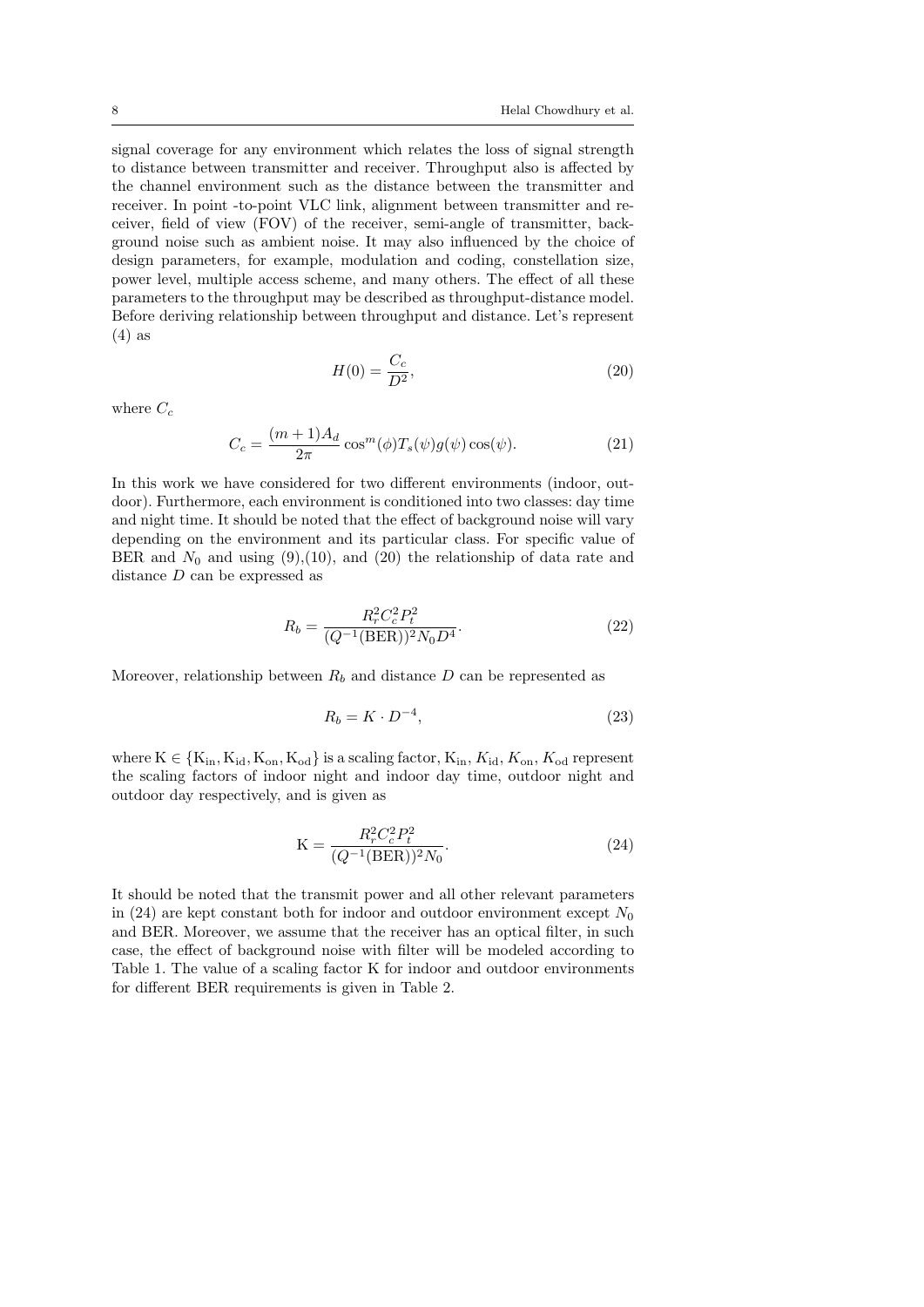**Table 2** The Value of Scaling Factors for Indoor and Outdoor Environments

| K              |                       | BER.                    |                       |
|----------------|-----------------------|-------------------------|-----------------------|
|                | $10^{-3}$             | $10 - 5$                | $10 - 6$              |
| $K_{od}$       | $0.47448 \times 10^6$ | $0.24911 \times 10^{6}$ | $0.20053 \times 10^6$ |
| $K_{\alpha n}$ | $8.6552 \times 10^6$  | $4.544 \times 10^6$     | $2.0053 \times 10^6$  |
| $\rm K_{id}$   | $8.6552 \times 10^6$  | $4.544 \times 10^{6}$   | $2.0053 \times 10^6$  |
| $K_{\rm in}$   | $0.8555 \times 10^6$  | $1.0627 \times 10^{6}$  | $2.0242 \times 10^6$  |

4.1 Average throughput and file size using piecewise throughput-distance model

In piecewise throughput-distance model, two co-centric circles are used to represent the two different types of throughput regions. For example, in Figure 2 the inner tier (tier 1) is used to represent the saturation level which is maximum throughput  $S_{\text{max}}$  and outer tier (tier 2) is used to represent the variable throughput region. In such case, our proposed piecewise throughput-distance model can be expressed as

$$
S(r) = \begin{cases} S_{\text{max}}, & 0 < r < r_{in} \\ K \cdot D^{-4}, & r_{in} < r < R, \end{cases} \tag{25}
$$

where  $r_{in} = 1$  m. Using (22), (25) and Table 2 throughput-distance relationship in indoor and outdoor for day and night conditioned is shown in Figure 3 and Figure 4.

When the mobile user passes through the "Travelling Distance 1" in outer tier as shown in Figure 2 then using (17) and the (25) the average throughput can be calculated as

$$
S_{av} = \left(K \times \frac{1}{2}\right) \left(\frac{\arctan(\frac{x}{y})(x^2 + y^2) + xy}{xy^3(x^2 + y^2)}\right) \tag{26}
$$

We can express (26) in terms of the traveling angle ( $\theta$ ) by using  $x = R \sin(\theta/2)$ and  $y = R \cos(\theta/2)$ .

$$
S_{av} = \left(K \times \frac{1}{2}\right) \left(\frac{\left(\frac{\theta}{2}\right) + \sin\left(\frac{\theta}{2}\right)\cos\left(\frac{\theta}{2}\right)}{R^4 \sin\left(\frac{\theta}{2}\right)\cos^3\left(\frac{\theta}{2}\right)}\right).
$$
 (27)

When the user passes through both inner tier and outer tier, for example through "Travelling Distance 2", the instantaneous distance *r* to the outer tier segment can be expressed as

$$
r = \sqrt{((1-t)x + t \cdot x_c)^2 + y^2}
$$
 (28)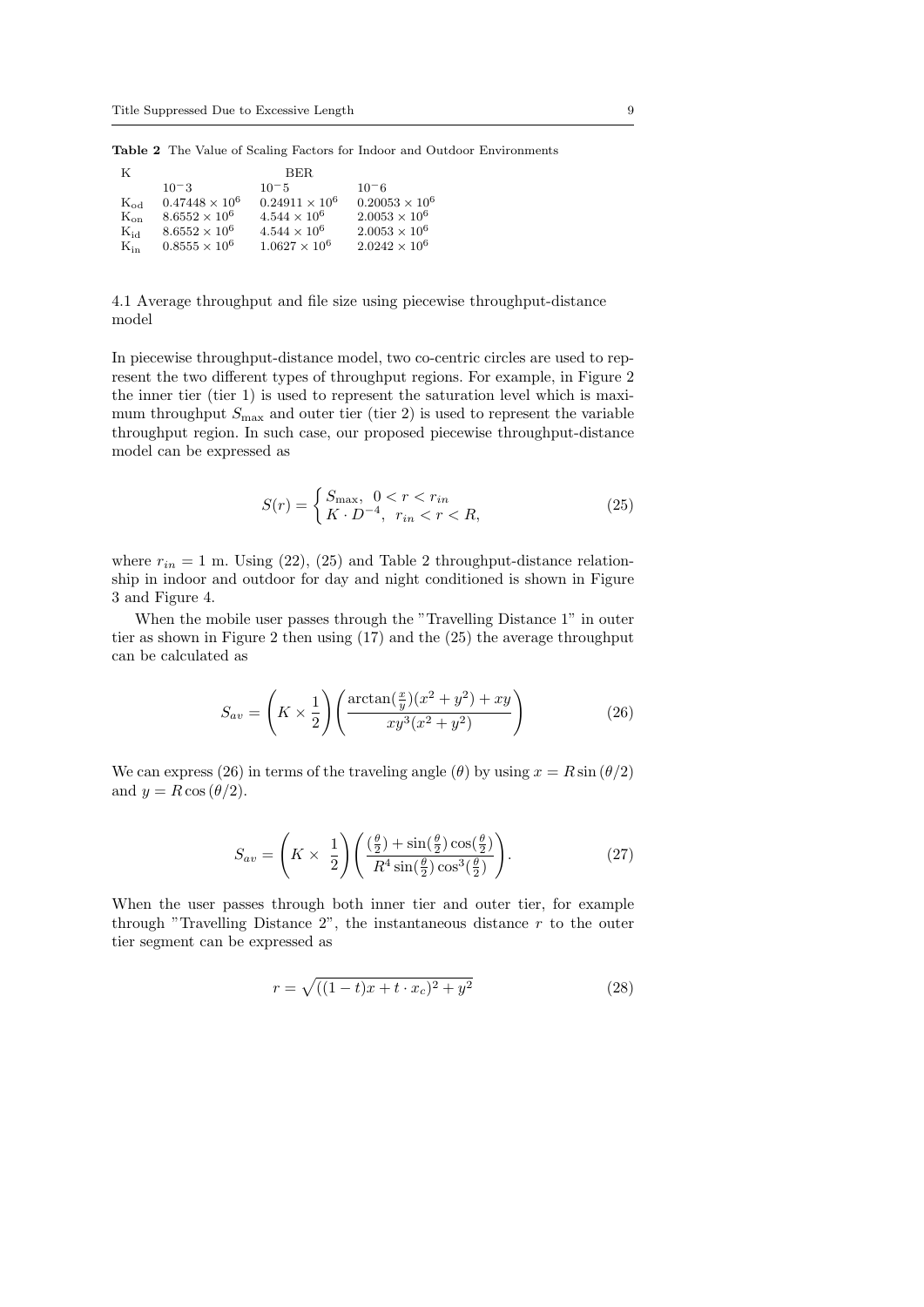

**Fig. 2** Geometry of two-slope throughput distance model



**Fig. 3** Throughput vs. distance in an indoor environment.

In such case, average throughput in outer segment (in tier 2) can be calculated as

$$
S_{\rm oc}(r) = \frac{-1}{2(x_c - x)} \left( (x^2 + y^2)(\arctan(\frac{x}{y}) - \arctan(\frac{x_c}{y})) + yx - \frac{yx_c(x^2 + y^2)}{x_c^2 + y^2} \right).
$$
\n(29)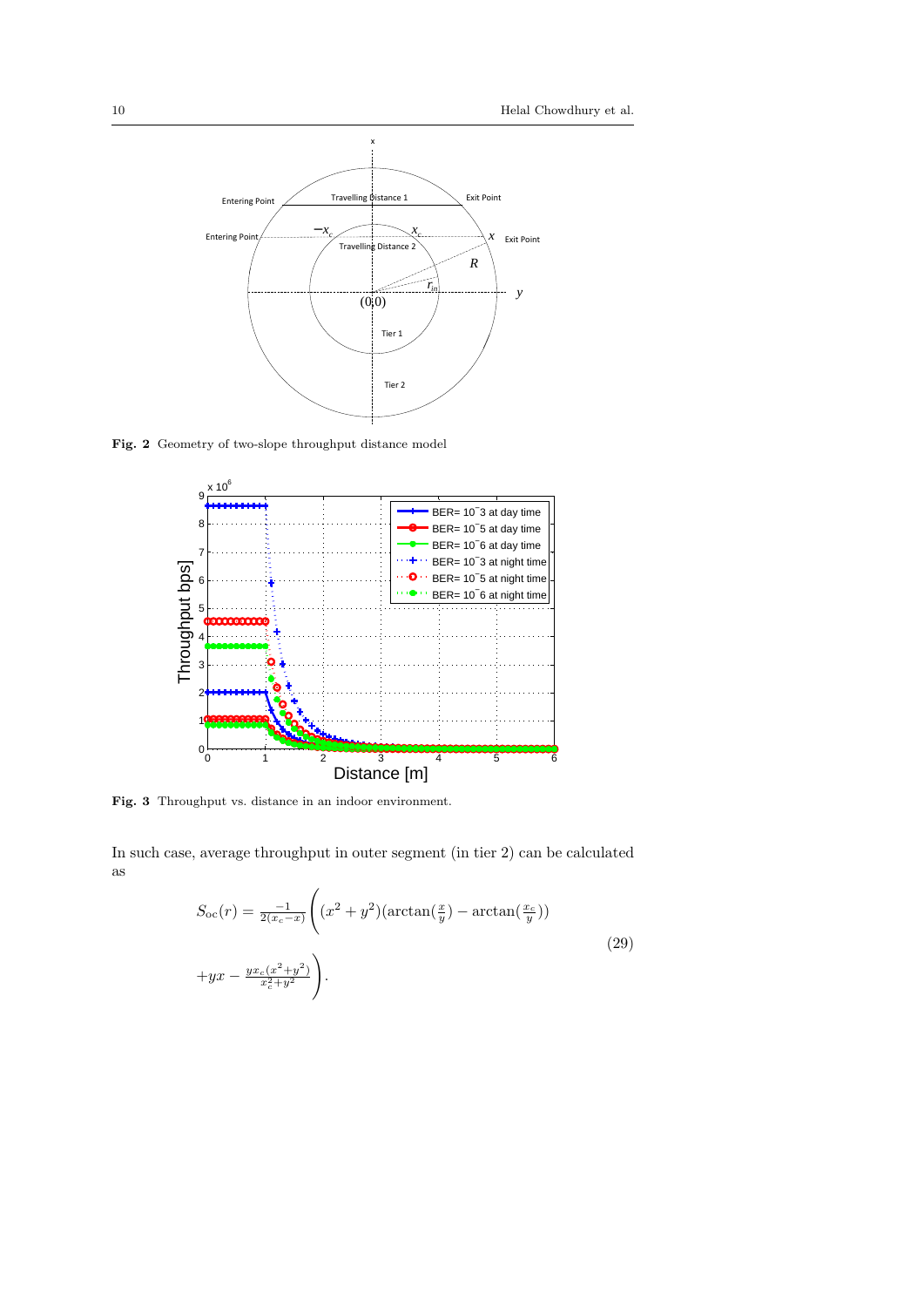

**Fig. 4** Throughput vs. distance in an outdoor environment.

In terms of traveling angle,  $\theta$ , (29) can be written as

$$
S_{\rm oc}(\theta) = \frac{-R^2}{2(x_c - R\sin(\frac{\theta}{2}))} \left(\frac{\theta}{2} - \arctan(\frac{x}{R\cos(\frac{\theta}{2})}) + \sin(\frac{\theta}{2})\cos(\frac{\theta}{2}) - \frac{R\cos(\frac{\theta}{2})x_c}{(x_c^2 + R^2\cos^2(\frac{\theta}{2})}\right).
$$
\n(30)

Finally, when the user passes both through the outer and inner tier the average throughput can be calculated as:

$$
S_{\rm av} = \frac{S_{\rm max} x_c + S_{\rm oc}(x - x_c)}{x}.
$$
 (31)

In such case average throughput in inner tier will be  $S_{\text{max}}$  and average throughput in outer tier will be *S*oc

#### 4.2 Random mobility in VLC coverage

In order to get an analytically tractable solution for calculating the average throughput and downloaded file size, we have considered constant velocity and unidirectional movement of the mobile user in Section 3. However, in practice, a mobility model should attempt to mimic the movement of a mobile user in reality. Most commonly used mobility model in the literature is the random waypoint model where user moves randomly, the destination, speed and direction are all chosen randomly in the course of its movement. It should be noted that in point-to-point communication, VLC networks can be considered as obstructed networks, so called line-of-sight networks [13]. Hence, when the mobile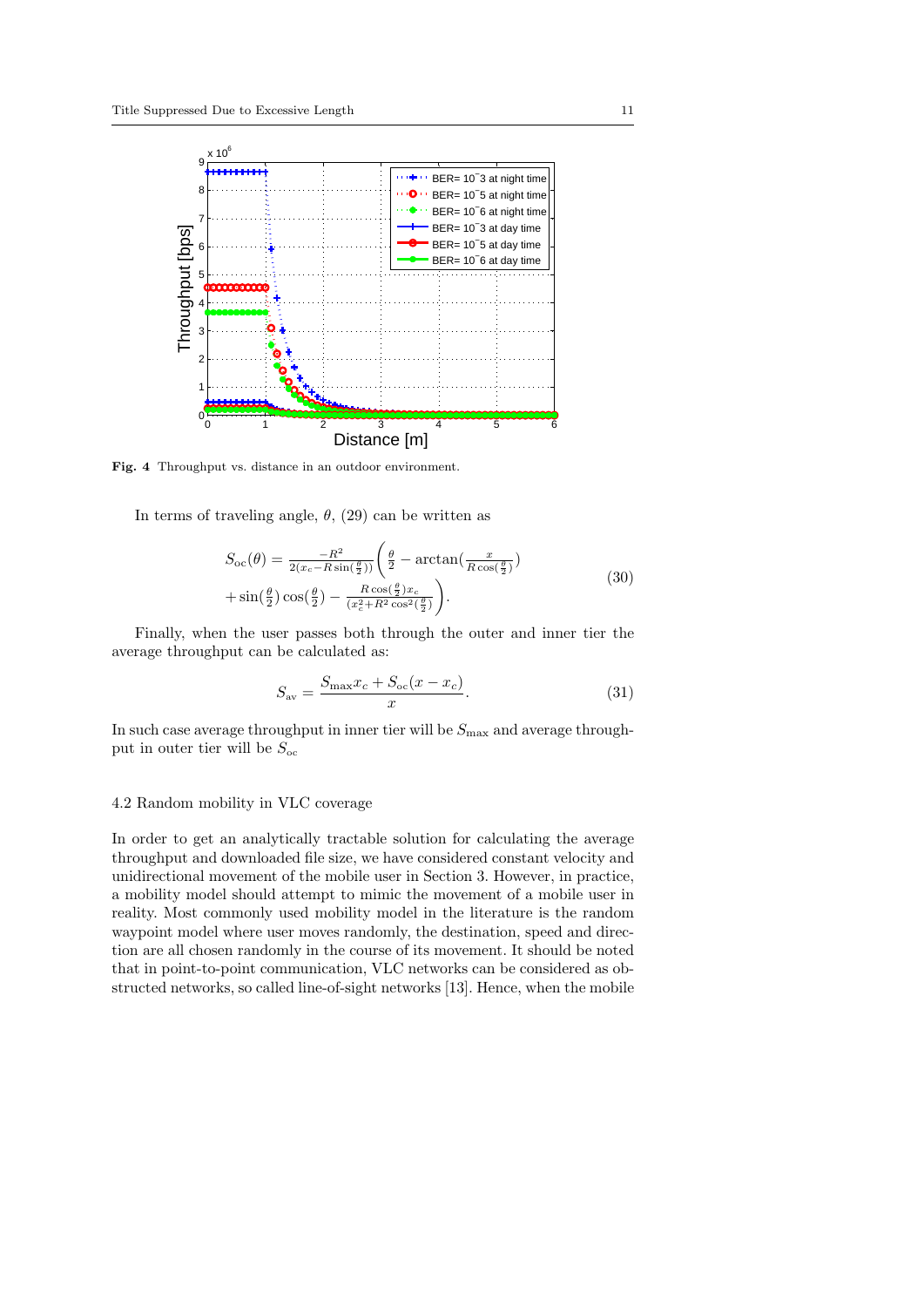**Table 3** Simulation Model Parameters

| Simulation Parameters         | Value                |
|-------------------------------|----------------------|
| Transmit power                | $20 \text{ mW}$      |
| Photodiode responsivity       | 0.27                 |
| Semi-angle at half power      | 60 <sup>o</sup>      |
| FOV at the receiver           | $30^o$               |
| Detector physical area of PD  | $28 \text{ mm}^2$    |
| Coefficient of optical filter | 1.0                  |
| Mobile user velocity          | $[0.4 - 1]$ m/s      |
| BER                           | $[10-3, 10-5, 10-6]$ |
| Pο                            | [0.05, 0.5]          |

user changes its direction, the orientation of the mobile device may changes the alignment between transmitter and receiver. In this case, the LED divergence angle and FOV of the receiver will also changes. Due to these change the link characteristics between transmitter and receiver also changes. In many cases the mobile device may lose the connection. In this work, we have considered the probability of obstruction (Po) as a simulation parameter.  $P<sub>o</sub>$  is defined as the percentage of obstruction during the course of its movement.

In random mobility, a velocity vector  $v = (v, \theta)$  is associated itself with two parameters, the first parameter is the magnitude of velocity *v* of mobile user itself and second parameter  $\theta$  is the direction of angle. The positions of the mobile user is defined by two dimensional coordinates (x,y). At every *∆t* time step, both the velocity and the position of the mobile user are updated. Updated velocity and its direction can be expressed as [22]

$$
x(t + \triangle t) = x(t) + v(t) \cdot \cos(\theta(t)).
$$
\n(32)

$$
y(t + \triangle t) = y(t) + v(t) \cdot \sin(\theta(t));
$$
\n(33)

where  $v$  is assumed to be uniformly distributed random variable. Moreover, we have assumed that mobile nodes will move in five possible different directions. We also consider that each mobile has a higher probability in moving in the same direction as the previous move. The assigned values of probabilities to each direction are as follows:

$$
p_0 = 0.7, p_1 = 0.1, p_2 = 0.05.
$$
 (34)

so that  $p_0 + 2 \cdot p_2 + 2 \cdot p_2 = 0.05$ 

# **5 Simulation results and discussions**

In this Section we evaluate the performance of VLC communication system for indoor as well as for outdoor environments. Numerical results are analytically derived using the throughput-distance model to compare the performance of such network in day and night time. Monte-Carlo simulation results are carried out for 1000 iterations for constant mobility along with other system design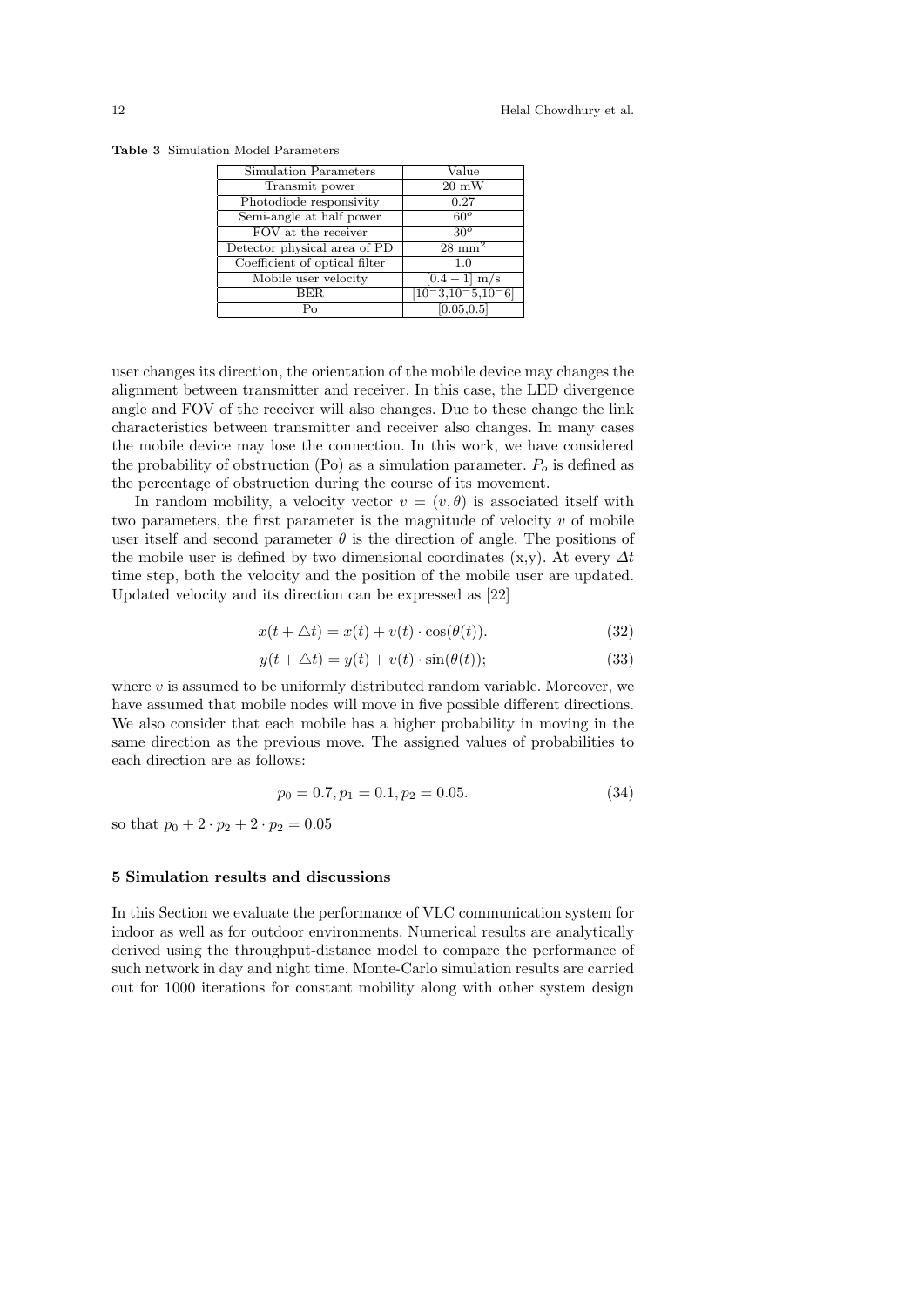

**Fig. 5** File size vs. travelling angle in an indoor environment at night time.

parameters as given in Tables 1 and 2. A scenario of random velocity of user with given probability of obstruction is also considered for simulation as discussed in Subsection 4.2. The received file size by a mobile user serves as a performance metric.

Figure 5 shows the received file size of mobile user in VLC coverage for indoor environment at night time for different BER requirements. It is seen that at low required BER (10*−*<sup>3</sup> ) the mobile user will have a larger file size than at higher BER (10*−*<sup>5</sup> & 10*−*<sup>6</sup> ) requirements. At night time, there will be zero solar radiation. As a result, only artificial light sources such as fluorescent and tungsten light bulb will contribute in background noise. It is seen that file downloading performance at all BER requirements improves when the traveling angle is about 130*<sup>o</sup>* which is basically the 2.5357 m from the center of VLC coverage. So, the coverage of the reasonable higher data rate region is from the center of VLC coverage to a distance 2*.*5357 m. In another way, it can be said that as the traveling angle increases the size of the downloadable file also increases and this increment is noticeable when the mobile user passes in the range of traveling angles (130*<sup>o</sup> −* 179*<sup>o</sup>* ). This happens because of longer residence time occurs at higher traveling angle of the mobile user in the VLC hotspot coverage. Mobile user can download around 4000 Kbyte at  $BER =$ 10*−*<sup>3</sup> when the traveling angle is around 180*<sup>o</sup>* . At traveling angle 180*<sup>o</sup>* , the downloaded file size by mobile user will be around over 2000 Kbyte and over 1500 Kbyte for BER =  $10^{-5}$  and BER =  $10^{-6}$  respectively. With the observed average throughput a music file size of 900 Kbyte of stereo 8 bit AM radio sound quality can be downloaded at BER requirement 10*−*<sup>3</sup> if the mobile user moves in the range of traveling angles  $(170^o - 180^o)$  at velocity  $v = 1$  m/sec.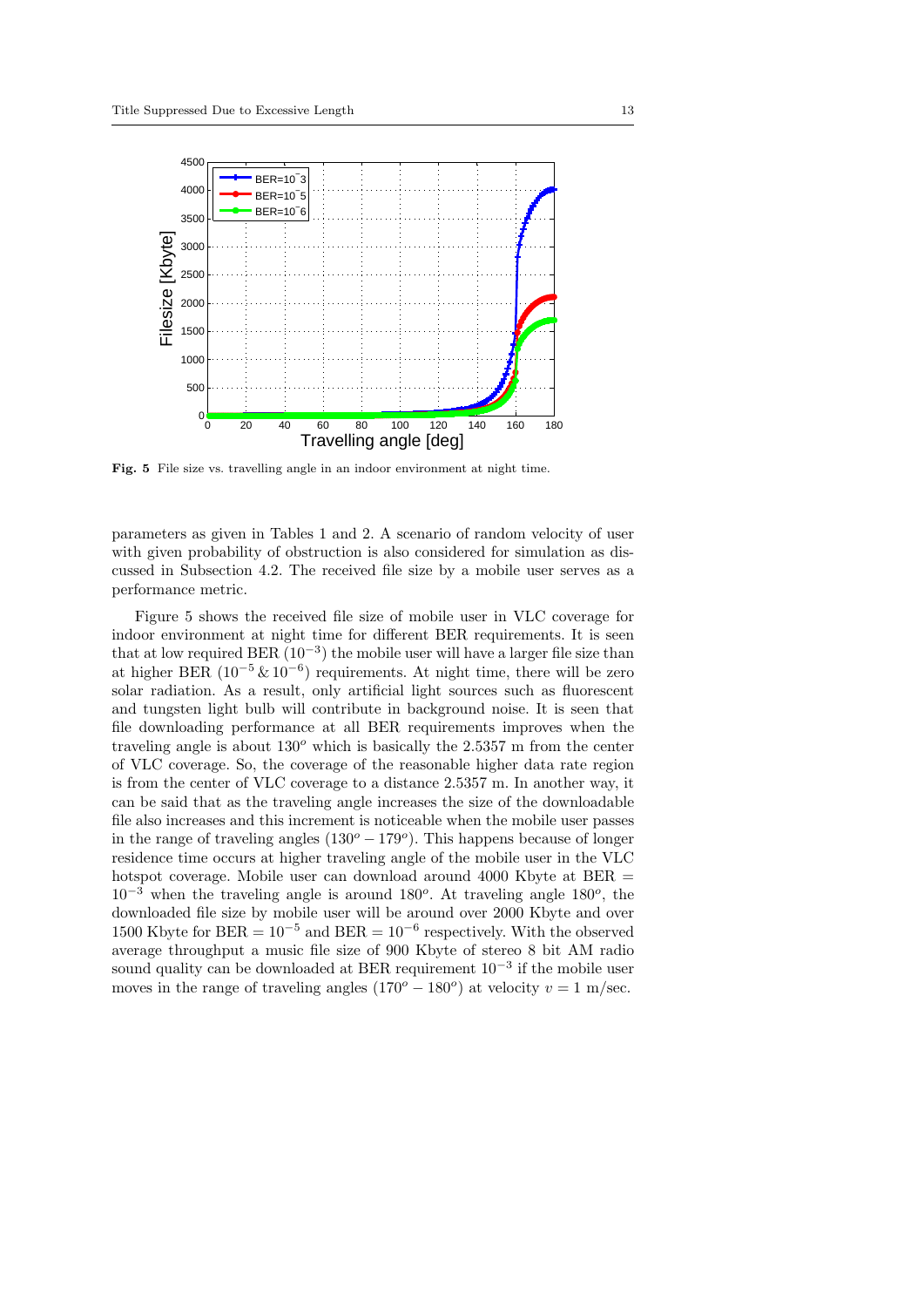

**Fig. 6** File size vs. travelling angle in an indoor environment at day time.

Figure 6 shows the received file size in VLC coverage for an indoor environment at day time for three different BER requirements. It is clearly seen that the performance decreases drastically at all BER levels in comparison to the indoor environment performance at night time. This performance degradation occurs because of the impact of indirect solar radiation on the receiver at day time. It is seen from Table 1 that it is 190  $\mu$ A which is much higher natural source generated indirect noise background current in comparison to artificial source generated background current. The maximum downloadable file size is about 900, 500 and 400 Kbyte at BER (=  $10^{-3}$ , = $10^{-5}$ , = $10^{-6}$ ) respectively. It is also seen that there is flat file size in lower traveling angle and higher file size in higher traveling angles. With the observed average throughput a music file size of 900 Kbyte of stereo 8 bit AM radio sound quality only can download at  $BER = 10^{-3}$  if the mobile user moves with traveling angles between  $(170^o - 180^o)$  at velocity  $v = 1$  m/sec. But at day time in indoor environment higher BER requirement applications cannot be downloaded more than 240 Kbyte at BER 10*−*<sup>5</sup> and 170 Kbyte at BER 10*−*<sup>6</sup> .

Figure 7 shows the received file size in VLC coverage for an outdoor environment in night time for three different BER requirements at a velocity of 10 m/sec. In this case, the mobile user will download data while he is traveling by mobile vehicle. At this higher speed, the mobile user residence time will be considerably shorter, as a result the download file size will be very less in comparison to at night time in indoor environment. In such case, small file size applications such as downloading a city map can be provided to high speed mobile user. It is seen that a maximum of around 400, 210, and 170 Kbyte of data can be downloaded at the highest traveling angle.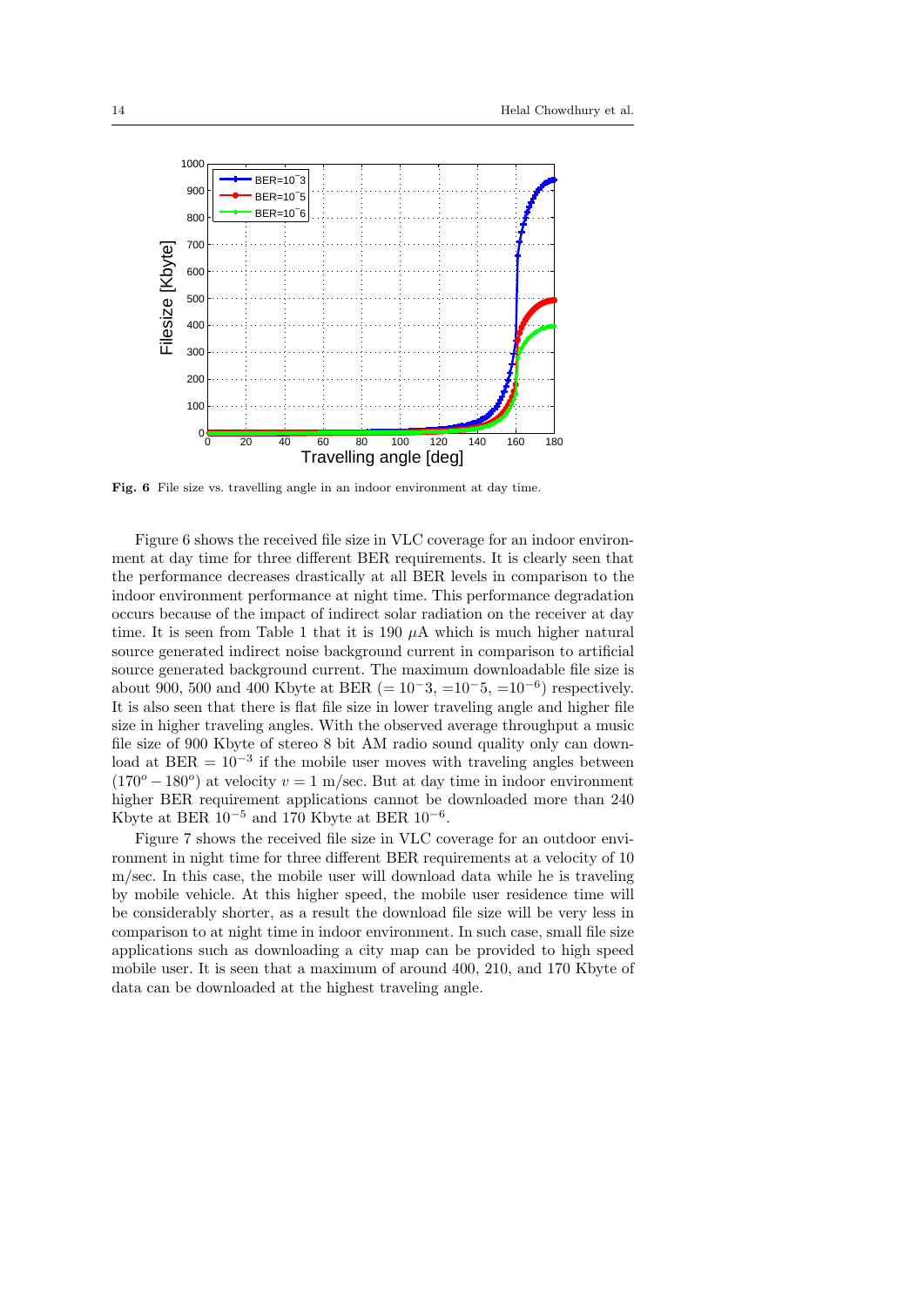

Fig. 7 File size vs. travelling angle in an outdoor environment at night time.



Fig. 8 File size vs. travelling angle in an outdoor environment at day time.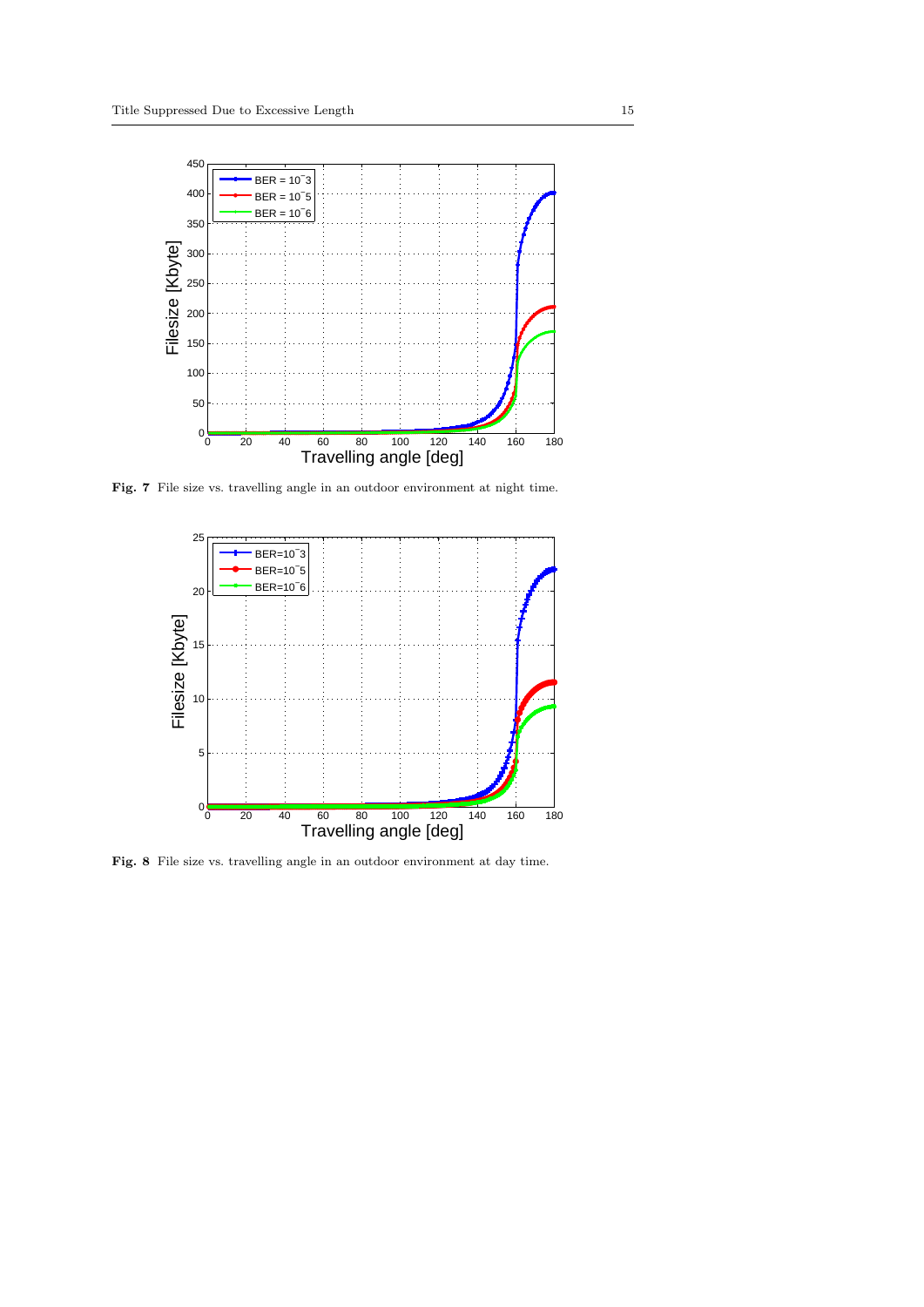

**Fig. 9** Comparison between constant vs. variable data rate service.

Figure 8 shows the received file size in a single VLC hotspot coverage for an outdoor environment at day time for three different BER requirements at velocity of 10 m/sec. So, in case of a high speed user  $(v = 10 \text{ m/sec})$  the maximum file size that can be downloaded will be 23 Kbyte, 11 Kbyte and 9 Kbyte at BER requirement of 10*−*<sup>3</sup> , 10*−*<sup>5</sup> , and 10*−*<sup>6</sup> respectively. The reason for this degraded performance is the impact of direct solar radiation of sunlight and the higher speed of the mobile user. It is stated that in direct sunlight the background noise current is 1000  $\mu$ A, this ambient noise has a huge impact on the outdoor environment at day time.

Figure 9 shows a comparison between constant data rate and variable data rate hotspots. As we have noticed from Figures (5-8) the mobile user is able to get file of considerable sizes when he passes in the range of (130*<sup>o</sup> −* 180*<sup>o</sup>* ) travelling angle. On the other hand, at lower travelling angles the size of the files is negligible. However in case of VLC, LEDs may arrange in the LED panel in such way that it provides uniform data rate throughout the coverage (for example circular arrangement). Figure 9 shows a comparison of such constant data rate and variable data rate hotspot. It is clearly seen that constant data rate VLC hotspot outperforms variable data rate VLC hotspot in the lower range of travelling angles.

Figure 10 shows the cumulative distribution function (CDF) plots of file size for two different values of probability of obstruction  $P_o=[0.05, 0.5]$  and random velocity between [0*.*4*−*1] m/sec for 10 mobility slots. For visualization and results analysis purposes we zoom the CDF plot. Simulation results have been obtained for night time in indoor environment scenarios. It is obvious that when the mobile user terminal is obstructed the performance of downloading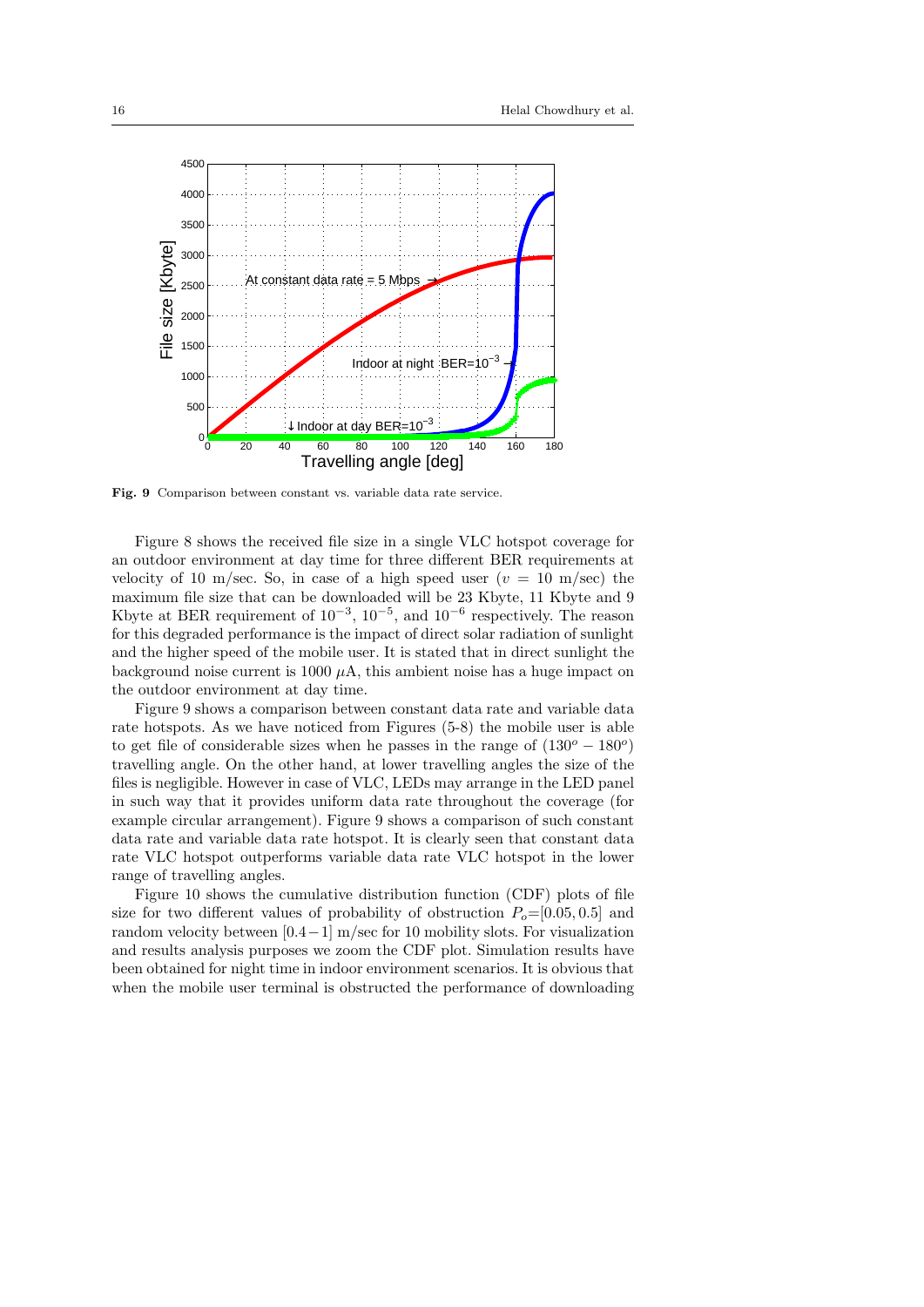

**Fig. 10** CDF vs. File size in random mobility with obstruction probability *PO*.

file size also decreases. In such case there will be no data to be downloaded into the mobile user digital storage. As a result, the higher probability of obstruction the less data will be downloaded, a clearly expected result. It is also seen from Figure 10 that with 50% and probability of obstruction ( $Po = 0.05$ ) there is chance to download data less than or equal to 358*.*6 Kbyte. On the other hand, with same probability and  $Po = 0.50$  there is chance to download data less than or equal to only 138*.*7 Kbyte.

# **6 Conclusions**

In this work we studied the performance of optical wireless hotspots (a.k.a. VLC hotspots), where visible light spectrum is used as a medium for communication purposes in local access points. In contrast to radio-based wireless networks, VLC networks are more sensitive to environmental factors as well as other optical constraints such as alignment between transmitter and receiver, field of view (FOV) of the receiver, semi-angle of transmitter, state of the optical channel and different background noise at day and night time. To evaluate analytically the performance of such wireless communication networks, the impact of the above mentioned factors needs be considered and modeled. Simplified models are typically used to make the analysis tractable, such as the throughput-distance relationship model used in this research. In fact, this work exploited this relationship to evaluate performance of VLC hotspot networks in indoor and outdoor environments, both at day and night conditions. In this work we provide a methodology based on throughput-distance relationship models to evaluate the performance of visible hotspot networks in scenarios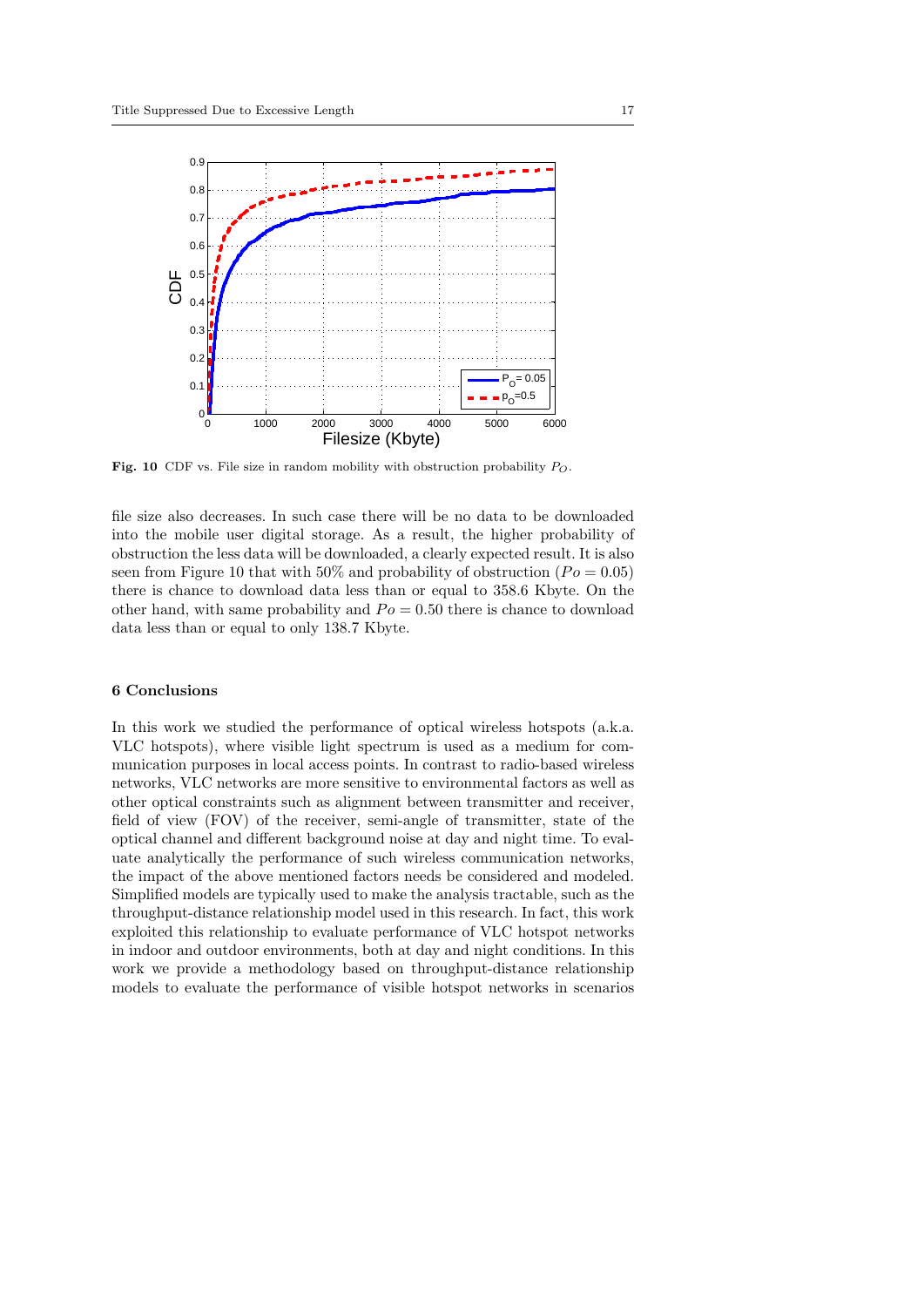where users download data on the move. The derived average throughputdistance model is used to calculate the file size that can be downloaded while mobile users move through the VLC hotspots. File size was one of the key performance metric used for the analysis. Simulation results reveal that there is a large impact of background noise on the performance of a VLC hotspot. As expected, the VLC performance in both indoor and outdoor environments is better at night than at day time. Performance of VLC hotspot networks are also quantified in terms of received file size at different velocities of mobile users. Numerical examples show that in indoor environments a mobile user moving at 1m/sec can download at night time a four megabyte file at a BER requirement of 10*−*<sup>3</sup> . Finally, we argue that the presented framework can be used as a mathematical tool for evaluating the performance of sparsely coverage-based networks such as VLC hotspot and for deployment related issues in data downloading scenarios.

## **References**

- 1. L. Hanzo, H. Haas, S. Imre, D. O'Brien, M. Rupp, and L. Gyongyosi, "Wireless myths, realities, and futures: From 3G/4G to optical and quantum wireless," *Proceedings of the IEEE*, vol. 100, no. Special Centennial Issue, pp. 1853–1888, 2012.
- 2. D. O'Brien, M. Katz, P. Wang, K. Kalliojarvi, S. Arnon, M. Matsumoto, R. Green, and S. JIvkova, "Short-range optical wireless communications," pp. 1–22.
- 3. IEEE1, "IEEE standard for local and metropolitan area networks–part 15.7: Short-range wireless optical communication using visible light," *IEEE Std 802.15.7-2011*, pp. 1 –309, 6 2011.
- 4. S. Rajagopal, R. Roberts, and S.-K. Lim, "Ieee 802.15.7 visible light communication: modulation schemes and dimming support," *Communications Magazine, IEEE*, vol. 50, no. 3, pp. 72 –82, Mar. 2012.
- 5. K. Pahlavan and A. H. Levesque, *Wireless Information Networks*, 2nd ed. John Wiley & Sons, 2005.
- 6. H. Chowdhury, J.-P. Makela, and K. Pahlavan, "Traffic statistics on the coverage of wlan-based music shower," in *Personal, Indoor and Mobile Radio Communications, 2006 IEEE 17th International Symposium on*, Sept. 2006, pp. 1 –5.
- 7. A. Sivabalan and J. John, "Improved power distribution in diffuse indoor optical wireless systems employing multiple transmitter configurations," *Optical and Quantum Electronics*, vol. 38, pp. 711–725, 2006.
- 8. M. G. Almiron, O. Goussevskaia, A. A. Loureiro, and J. Rolim, "Connectivity in obstructed wireless networks: from geometry to percolation," in *Proceedings of the fourteenth ACM international symposium on Mobile ad hoc networking and computing*.
- 9. H. Elgala, R. Mesleh, and H. Haas, "Indoor optical wireless communication: potential and state-of-the-art," *Communications Magazine, IEEE*, vol. 49, no. 9, pp. 56–62, 2011.
- 10. CP-1221, *Japanese Visible Light Communications System*, 2nd ed. Japan Electronics Industry Technology Association, 2007.
- 11. CP-1222, *Japanese Visible Light Communications System*, 2nd ed. Japan Electronics Industry Technology Association, 2007.
- 12. A. J. C. Moreira, R. Valadas, and A. de Oliveira Duarte, "Characterisation and modelling of artificial light interference in optical wireless communication systems," in *Personal, Indoor and Mobile Radio Communications, 1995. PIMRC'95. Wireless: Merging onto the Information Superhighway., Sixth IEEE International Symposium on*, vol. 1, 1995, pp. 326–331 vol.1.
- 13. A. J. C. Moreira, R. T. Valadas, and A. M. de Oliveira Duarte, "Optical interference produced by artificial light," *Wirel. Netw.*, vol. 3, no. 2, pp. 131–140, May 1997.